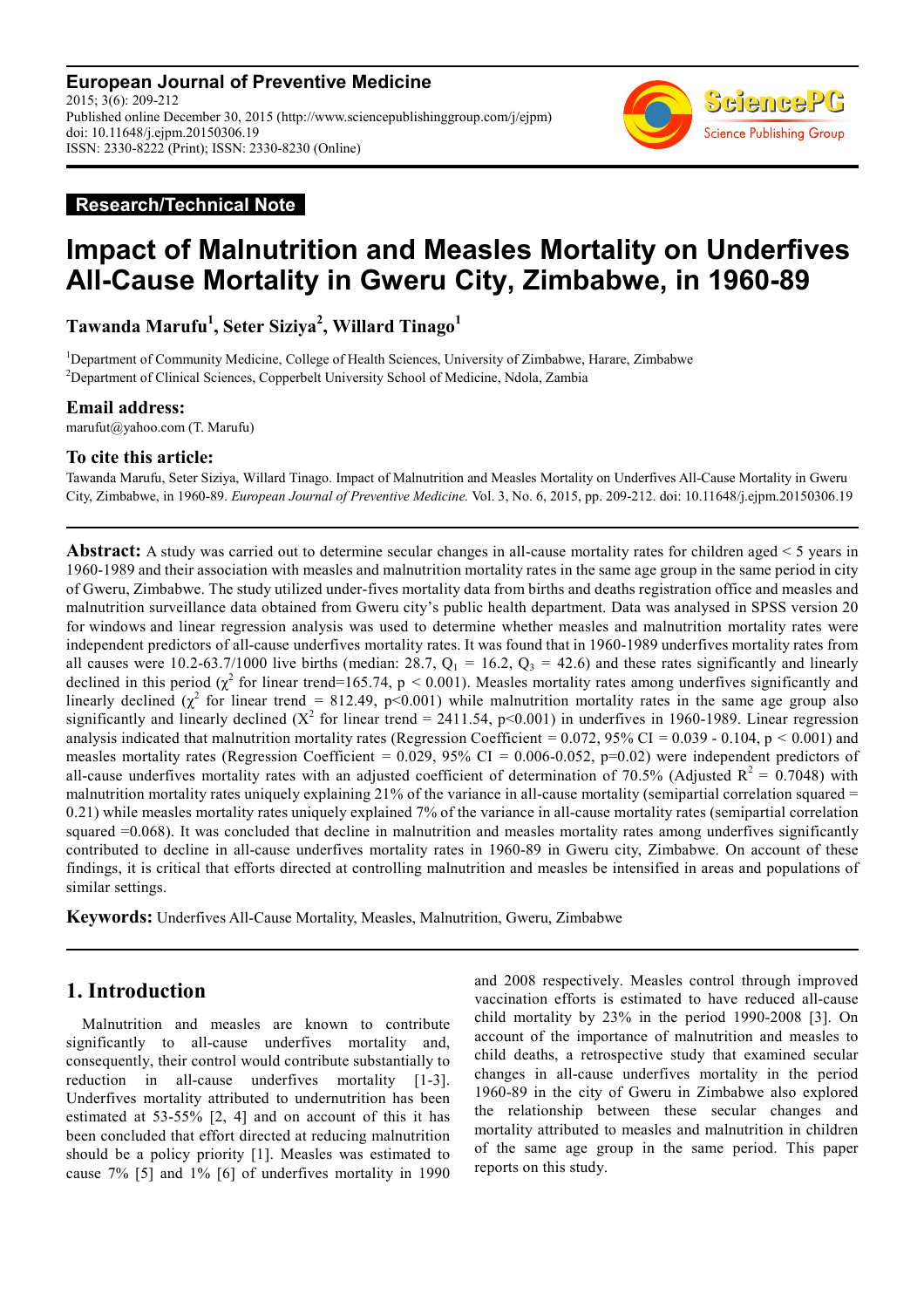# **2. Materials and Methods**

#### *2.1. Study Design*

Data on measles and malnutrition mortality, and mortality from all causes among underfives for the period 1960-1989 were reviewed. Secular trends in measles and malnutrition mortality rates, and rates of mortality from all causes among underfives were quantified. Association between all-cause underfives mortality rates, and measles and malnutrition mortality rates in the same age group were explored.

#### *2.2. Sources of Data*

(a) Data on deaths among underfives were obtained from the office of the registrar of births and deaths in Gweru.

(b) Data on measles mortality among underfives was obtained from city of Gweru measles surveillance records. In Gweru measles cases are identified through a surveillance system that records cases and deaths that are reported from the city's health centres, community and the city's infectious disease hospital. Data on measles cases and deaths are entered on line lists that indicate date of identification of a case, age at infection, gender, vaccination status, presenting features, whether admitted into hospital or not, treatment and outcome of illness (alive or dead).

(c) Data on malnutrition mortality among underfives was obtained from Gweru city's nutrition surveillance system. In Gweru city public health department data on nutrition-associated mortality in underfives is collected as one of the items of the nutritional surveillance system. The data indicates date of death, age at death, gender and type of nutritional deficiency responsible for death.

#### *2.3. Data Analysis*

The following were determined for each year in the period 1960-89:

(a) All-cause mortality rates for underfives per 1000 live births.

(b) Measles mortality rates per 100 000 population of underfives.

(c) Malnutrition mortality rates per 100 000 population of underfives.

The data were entered into and analysed in SPSS version 20.0 for Windows. The Forward Stepwise Multiple Linear Regression method was used to determine whether measles and malnutrition mortality rates were independent predictors of all-cause mortality rates for underfives. The probability of the F test for the variable to enter the model was set at 5% and to remove was 6%.

#### *2.4. Main Outcome Measures*

Mortality rates from all causes for underfives.

### **3. Results**

Measles and malnutrition mortality rates among underfives, and all-cause mortality rates for the same age group in the period 1960-1989 are indicated in table 1 and figure 1.

In 1960-89 the all-cause mortality rates for underfives were 10.2-63.7 per 1000 live births (median: 28.7,  $Q_1=16.2$ ,  $Q_3$ =42.6). These rates significantly and linearly declined in this period ( $\chi^2$  for linear trend= 165.74, p<0.001).

| Year | All-cause underfives mortality rates | Measles mortality rates among underfives | <b>Malnutrition mortality rates among</b>   |
|------|--------------------------------------|------------------------------------------|---------------------------------------------|
|      | /1000 live births                    | /100 000 population of underfives        | underfives/100 000 population of underfives |
| 1960 | 59.7                                 | 231.9                                    | 338.9                                       |
| 61   | 52.7                                 | 81.05                                    | 389                                         |
| 62   | 40.9                                 | 29.27                                    | 222.8                                       |
| 63   | 31.0                                 | 274.3                                    | 231                                         |
| 64   | 43.8                                 | 337.2                                    | 238.8                                       |
| 65   | 33.7                                 | 546.1                                    | 221.9                                       |
| 66   | 29.9                                 | 146.6                                    | 306.5                                       |
| 67   | 55.7                                 | 636.7                                    | 246.9                                       |
| 68   | 61.2                                 | 659.2                                    | 329.6                                       |
| 69   | 63.7                                 | 457.9                                    | 507.4                                       |
| 1970 | 31.7                                 | 305.5                                    | 70.5                                        |
| 71   | 41.1                                 | 190.1                                    | 22.4                                        |
| 72   | 36.9                                 | 96                                       | 117.3                                       |
| 73   | 47.0                                 | 163.2                                    | 50.9                                        |
| 74   | 43.1                                 | 136.8                                    | 136.8                                       |
| 75   | 27.4                                 | 28.1                                     | 74.9                                        |
| 76   | 18.5                                 | 36                                       | 18                                          |
| 77   | 18.8                                 | 43.4                                     | 43.4                                        |
| 78   | 12.4                                 | 25.1                                     | 25.1                                        |
| 79   | 25.9                                 | 80.7                                     | 64.6                                        |
| 1980 | 21.5                                 | 31.2                                     | 124.8                                       |
| 81   | 17.4                                 | 15.1                                     | 45.3                                        |
| 82   | 14.4                                 | 21.9                                     | 36.5                                        |
| 83   | 15.8                                 | 75.9                                     | 75.9                                        |
| 84   | 12.9                                 | 19.6                                     | 6.5                                         |
| 85   | 26.6                                 | 18.6                                     | 30.9                                        |

*Table 1. Measles and malnutrition mortality rates among underfives, and all-cause underfives mortality rates in Gweru city, Zimbabwe, 1960-1989.*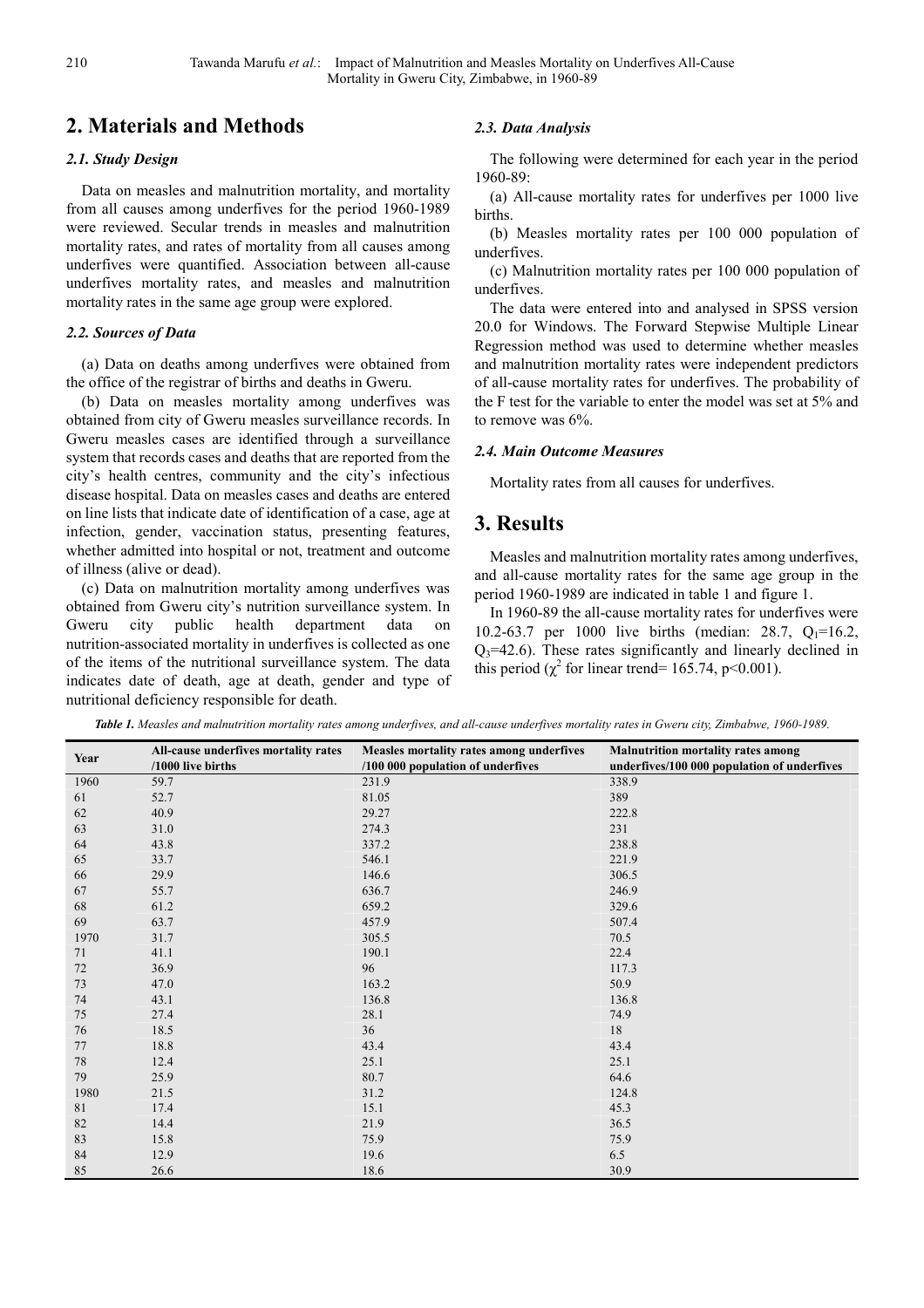| Year        | All-cause underfives mortality rates<br>$/1000$ live births | Measles mortality rates among underfives<br>/100 000 population of underfives | <b>Malnutrition mortality rates among</b><br>underfives/100 000 population of underfives |
|-------------|-------------------------------------------------------------|-------------------------------------------------------------------------------|------------------------------------------------------------------------------------------|
| 86          | 13.4                                                        | $\mathbf{0}$                                                                  | 11.8                                                                                     |
| 87          | 12.3                                                        | $\mathbf{0}$                                                                  | 16.9                                                                                     |
| 88          | 15.2                                                        |                                                                               | 5.4                                                                                      |
| 1989        | 10.2                                                        | $\boldsymbol{0}$                                                              | 15.5                                                                                     |
| Range       |                                                             |                                                                               |                                                                                          |
| Minimum     | 10.2                                                        | $\mathbf{0}$                                                                  | 5.4                                                                                      |
| Maximum     | 63.7                                                        | 659.2                                                                         | 507.4                                                                                    |
| Percentiles |                                                             |                                                                               |                                                                                          |
| $Q_1$       | 16.2                                                        | 22.7                                                                          | 25.6                                                                                     |
| Median      | 28.7                                                        | 78.3                                                                          | 72.7                                                                                     |
| $Q_3$       | 42.6                                                        | 221.45                                                                        | 228.9                                                                                    |
| Mean        | 31.2                                                        | 156.3                                                                         | 134.2                                                                                    |



*Figure 1. Measles and malnutrition mortality rates among underfives, and all-cause underfives mortality rates in Gweru city, Zimbabwe, 1960-1989.* 

In 1960-1989 measles mortality rates among underfives were 0 - 659.2 per 100 000 population (median: 78.3, Q1 = 22.7,  $Q3 = 221.5$ ). These rates significantly and linearly declined in this period ( $\chi^2$  for linear trend = 812.49, p<0.001).

Malnutrition mortality rates among underfives in 1960-1989 were 5.4 – 507.4 per 100 000 population (median: 72.7,  $Q1 = 26.6$ ,  $Q3 = 228.9$ ). In this period these rates significantly and linearly declined ( $\chi^2$  for linear trend = 2411.54, p<0.001).

#### *Linear regression analysis.*

Results indicated that malnutrition mortality rates among underfives (Regression Coefficient =  $0.072$ , 95% CI =  $0.039$ - 0.104, p<0.001) and measles mortality rates in the same age group (Regression Coefficient =  $0.029$ ,  $95\%$  CI = 0.006-0.052, p=0.02) were independent predictors of all-cause underfives mortality rates with an adjusted coefficient of determination of 70.5% (Adjusted  $R^2 = 0.7048$ ) with malnutrition mortality rates uniquely explaining 21% of the variance in all-cause mortality (semipartial correlation squared  $= 0.21$ ) while measles mortality rates uniquely explained 7% of the variance in all-cause mortality (semipartial correlation squared  $= 0.068$ ).

### **4. Discussion**

This study found that all-cause mortality rates for underfives declined over the 30 year period 1960-89 and that this decline was associated with decline in malnutrition and measles mortality rates in this age group in the same period.

Studies that have investigated secular trends of underfives mortality in developing countries have found that these mortality rates declined in the period 1960-89 [7-10] and thus findings of the current study concur with these studies. In Zimbabwe, like in the current study, underfives mortality declined in 1960-1990 [7, 8] but increased in the 1990s due to worsening economic conditions and the direct and indirect impact of the HIV/AIDS epidemic [8, 11].

In this study it was found that measles and malnutrition mortality rates among underfives declined in 1960-89. A study that examined secular trends in mortality attributed to measles in Gweru in 1967-89 found that both measles and malnutrition mortality rates had declined among underfives in that period [12]. From findings of the current study it would seem that decline in measles and malnutrition mortality rates observed in that study [12] are likely to have been a continuation of a trend that would have commenced in 1960 or before.

The current study found that in 1960-89 decline in malnutrition and measles mortality rates among underfives accounted for 70.5% of variation in all-cause underfives mortality rates. The implication of this finding is that in Gweru in this period malnutrition and measles may have been the conditions mostly associated with mortality among underfives – probably meaning that oft mentioned factors such as neonatal disorders, pneumonia, diarrhoea and malaria that are said to be major causes of mortality among underfives [8, 10, 13, 14] or factors such as socio-economic conditions that are known to have strong impact on underfives mortality in developing countries [15] would all seem to have contributed only 29.5% of the variation in all-cause underfives mortality. In 2000-03 major causes of underfives mortality in developing countries were said to be neonatal disorders, pneumonia and diarrhoea which were estimated to account for 73% of all underfives mortality while malaria, measles, HIV/AIDS, injuries and other causes accounted for the remaining 27% [14]. Differences between